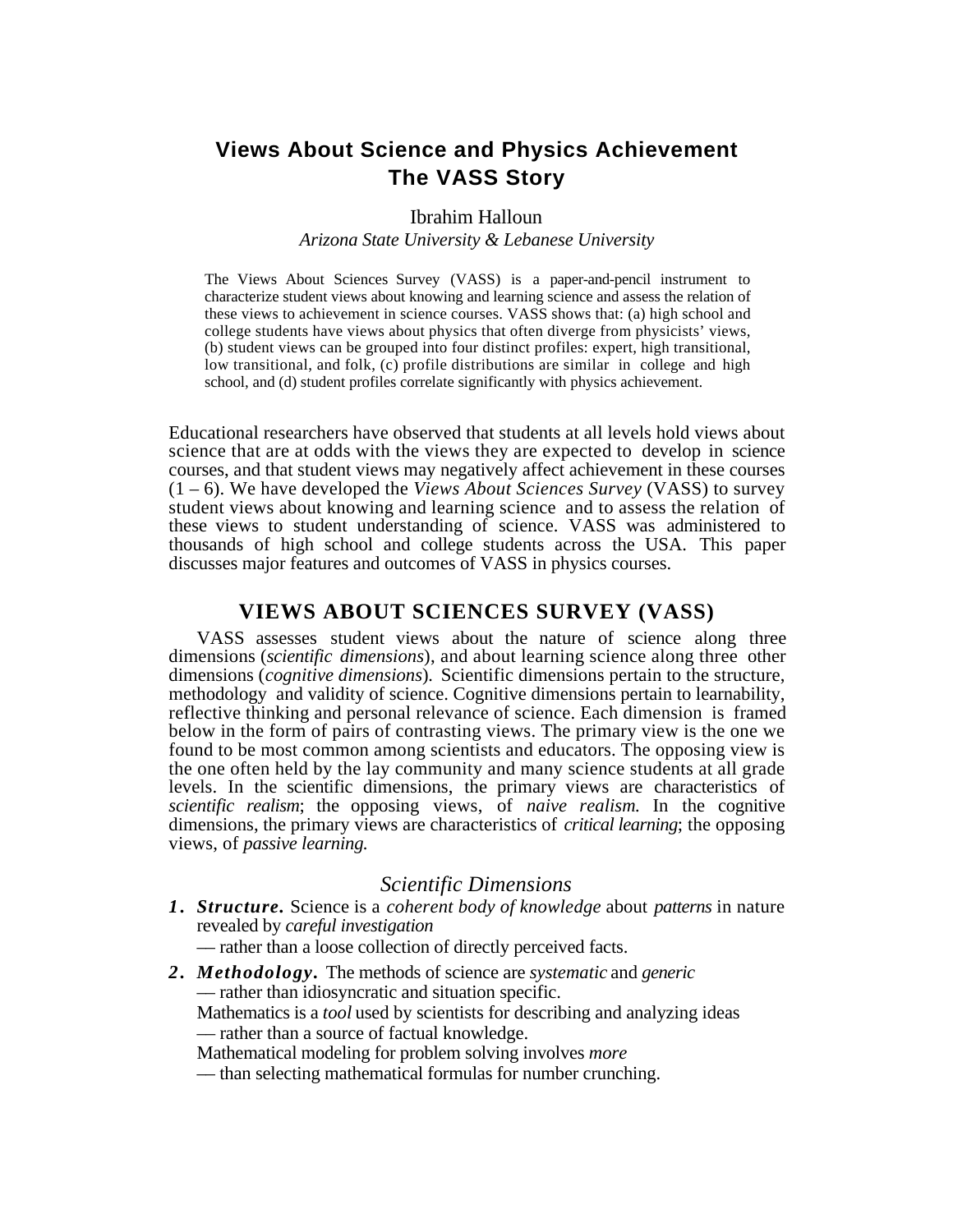*3 . Validity.* Scientific knowledge is *approximate, tentative,* and *refutable* –– rather than exact, absolute and final.

### *Cognitive Dimensions*

*4 . Learnability.* Science is *learnable by anyone* willing to make the effort –– not just by a few talented people. Achievement depends more on *personal effort* –– than on the influence of teacher or textbook.

#### *5 . Reflective thinking.* For meaningful understanding of science, one needs to:

- (a) concentrate more on the *systematic use of principles* –– than on memorizing facts;
- (b) examine situations in *many ways* –– instead of following a single approach from an authoritative source;
- (c) look for *discrepancies in one's own knowledge* –– instead of just accumulating new information;
- (d) *reconstruct* new subject knowledge in one's own way –– instead of memorizing it as given.
- *6 . Personal relevance.* Science is *relevant to everyone's life;*

–– it is not of exclusive concern to scientists.

Science should be studied more for *personal benefit*

–– than for fulfilling curriculum requirements.

## *Contrasting Alternatives Design (CAD)*

To assess variability in student views in different disciplines, we constructed parallel paper-and-pencil forms of VASS for physics, chemistry and biology, as well as a VAMS form for mathematics. In 1995, each form consisted of 33 items, 16 of which comprised the scientific dimensions, and 17, the cognitive dimensions. Each VASS item is presented in the form of a statement followed by two contrasting alternatives which respondents are asked to balance on an eight-point scale (Figure 1). We devised this novel testing format called *Contrasting Alternatives Design* (CAD) (7), in order to overcome major validity and reliability problems encountered in traditional assessment formats  $(7 - 10)$ .

## **RESULTS**

This section offers a broad characterization of college and high school students' views about knowing and learning physics and the relation of these views to course

- The first thing I do when solving a physics problem is:
- (a) represent the situation with sketches and drawings.
- (b) search for formulas that relate givens to unknowns.

#### Answer Options

 $(1)$  Only (a), Never (b);  $(2)$  Mostly (a), Rarely (b);  $(3)$  More (a) Than (b);  $(4)$  Equally (a) & (b);  $5)$  More (b) Than (a);  $(6)$  Mostly (b), Rarely (a);  $(7)$  Only (b), Never (a);  $(8)$  Neither (a) Nor (b)

#### **FIGURE 1. A CAD item in VASS Form P11.**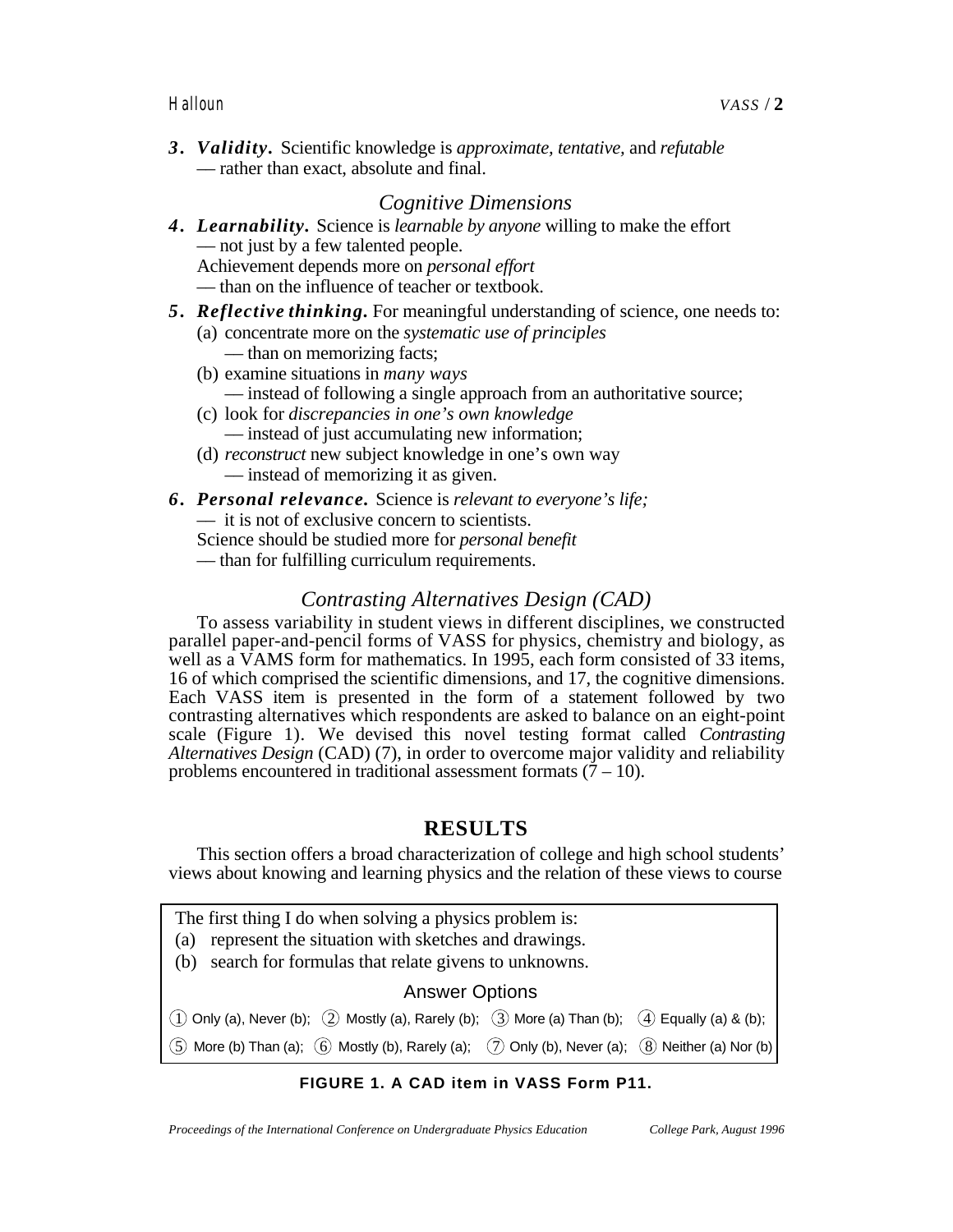achievement. The discussion is based on results obtained in 1995 following the administration of VASS Form P11 as a pretest to 326 college students enrolled in various introductory physics courses, and to 2446 high school physics students.

#### **Student and Teacher Views on Individual Items**

VASS was given to college and high school teachers in order to: (a) establish baseline data for experts, and (b) compare students' views to their teachers'. Figure 2 illustrates typical differences between college student and professor responses on two items in VASS Form P11. Response distributions on all VASS items were similar for high school and college students, as well as for teachers and professors.

Figure 2 shows that options 6 and 7 in item 17 were chosen by 96% of college physics professors and 61% of college physics students. The contrast between teacher and student responses was even more pronounced on other items of the *cognitive dimensions* to which item 17 belongs. The responses of teachers and professors overwhelmingly indicated that they wanted their students to be *critical learners.* However, the responses of high school and college students indicated that less than one third were actually critical learners, while the rest were either *passive learners* or still confused as to which way they should go about studying physics.

Some contrast between professor and student responses was also apparent in item 23 (Figure 2). A much sharper contrast was detected in the other items of the *scientific dimensions* to which item 23 belongs. Teachers and professors expressed views that were overwhelmingly concurrent with *scientific realism.* Most students, however, either expressed views that were more aligned with *naive realism*, or had mixed views about the nature of science.



**FIGURE 2. Response distributions of participating college physics professors (dark, right bars) and students (light, left bars) on a cognitive item (No. 17) and a scientific item (No. 23) in VASS Form P11.**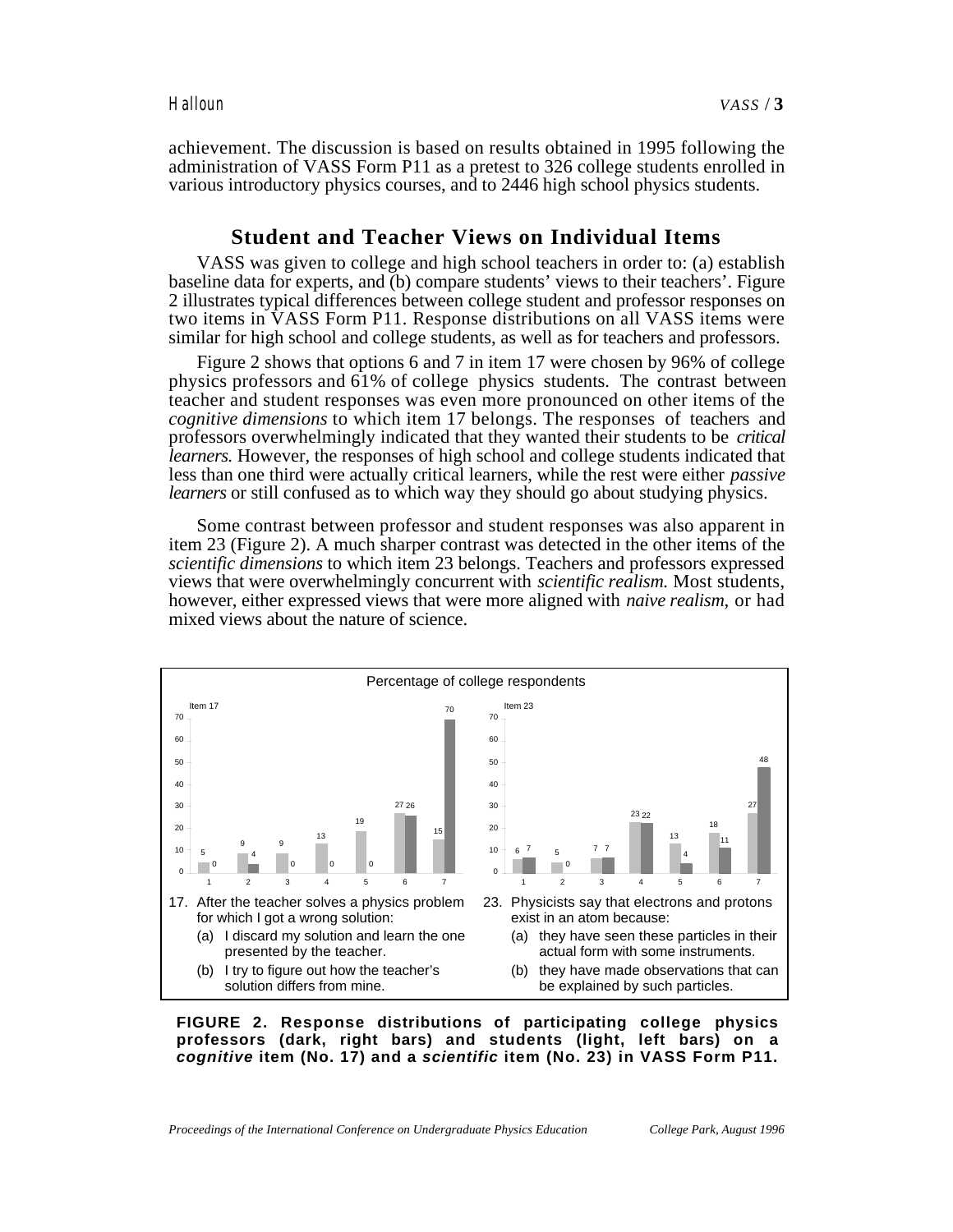### **Student Profiles**

In addition to analyzing students' positions on individual items, we looked for patterns in their responses on all VASS items, in order to: (a) identify general profiles in which student responses can be grouped distinctively, and (b) assess how these profiles relate to student performance in physics courses.

#### *Item Response Classification*

A careful exploratory analysis of teacher and student responses led us to the following considerations with regard to *individual items*:

- 1. Teacher answers were polarized toward one specific alternative in all items. In some items, all teachers and professors or the overwhelming majority of them chose exclusively this particular alternative (response option 1 or 7). In others, they were divided among the three options that favor this alternative over the other (options 1, 2, 3; or 5, 6, 7). A student is then considered to hold an *expert view* on a given item if her/his answer falls within the range of answers given by the majority of teachers/ professors.
- 2. Except on a few items, the few teachers/professors who were not polarized toward the expert alternative chose either response option 4 (equally both alternatives) or were divided between this option and the adjacent one (option 3 or 5). A student is then considered to hold a *mixed view* on a given item if s/he shares the middle position with those teachers/professors.
- 3. Following the above, a student is considered to hold a *folk view* on a given item if her/his answer is shared by virtually no teacher/professor, and is closer to the non-expert alternative.

For example, in items like item 17 (Figure 2), the *expert view* corresponds to options 6 and 7, the *mixed view*, to options 4 and 5, and *the folk view*, to options 1, 2, and 3. Had alternative (a) not been actually *false* in item 23, the expert view in this item would have corresponded to options 5, 6 and 7 as it actually did in other items with similar response distributions, and the mixed view to option 4, or to options 3 and 4. However, given the nature of the alternatives in item 23, the cutoffs between the three view types are the same in this item as in item 17.

Incidentally, item 23 was one of four VASS items where only about half the professors expressed the expert view. This reveals the subtlety of some issues addressed in VASS (or that even professors are not immune to misconceptions about the nature of physics knowledge!).

#### *General Profile Classification*

In order to have a simple and broad classification of student views, we grouped student responses over the entire VASS into four distinct profiles: *expert* (EP), *high transitional* (HTP), *low transitional* (LTP), and *folk* (FP).

The four profiles are distinguished by the *number* of views of a specific type, and are based on only 30 items in VASS Form P11. The remaining three items were discarded in the subsequent Form P12 that is currently being disseminated. The characteristics of the four profiles are presented in Table 1.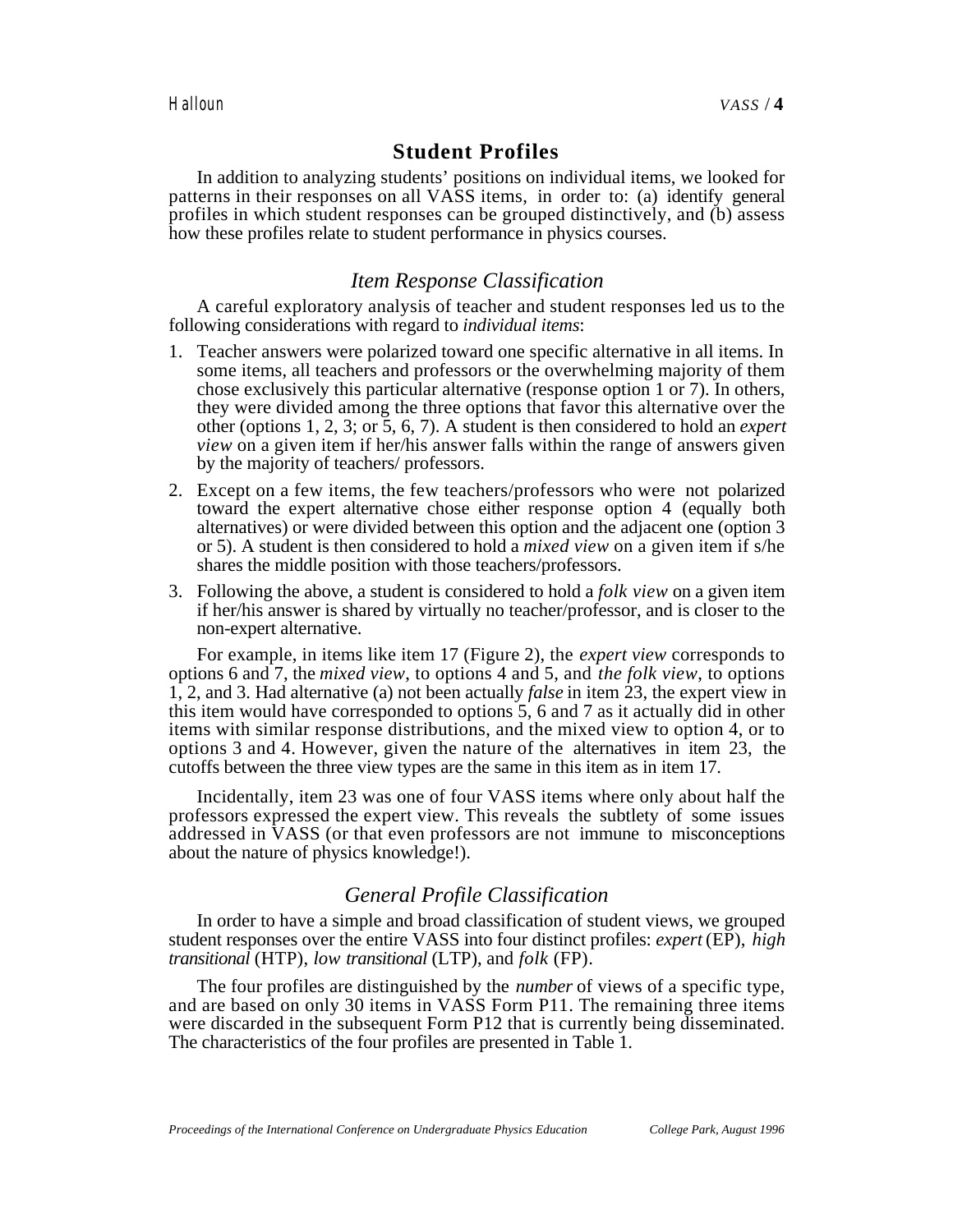| <b>Profile</b>    |            | Number of Items out of 30                                                                |
|-------------------|------------|------------------------------------------------------------------------------------------|
| Expert            | EP         | 19 items or more with expert views                                                       |
| High Transitional | <b>HTP</b> | 15 to 18 items with expert views                                                         |
| Low Transitional  | <b>LTP</b> | 11 to 14 items with expert views and at most the same number of<br>items with folk views |
| Folk              | FP         | All others                                                                               |

**TABLE 1. General profile characteristics**

## *Student Profiles in Various Courses*

Participating college students were enrolled in introductory physics courses of three different levels. 128 students (39%) were enrolled in a calculus-based course, 77 students (24%), in an algebra-based course, and the remaining 121 (37%), in two lower-level, elementary courses designed for non-science majors. Participating high school students were enrolled in physics courses of three different levels too. 1581 (65%) were enrolled in regular, algebra-based courses, 698 (29%) in honors, algebra-and-trigonometry-based courses, and 167 (7%) in AP, calculus-based courses. Figure 3 compares the profile distributions within and between the high school and college groups.

As can be seen in Figure 3, a minority of students in each group evinced an expert profile (EP), and roughly two thirds of all students fell in the FP and LTP



**FIGURE 3. Profile distributions in physics courses.**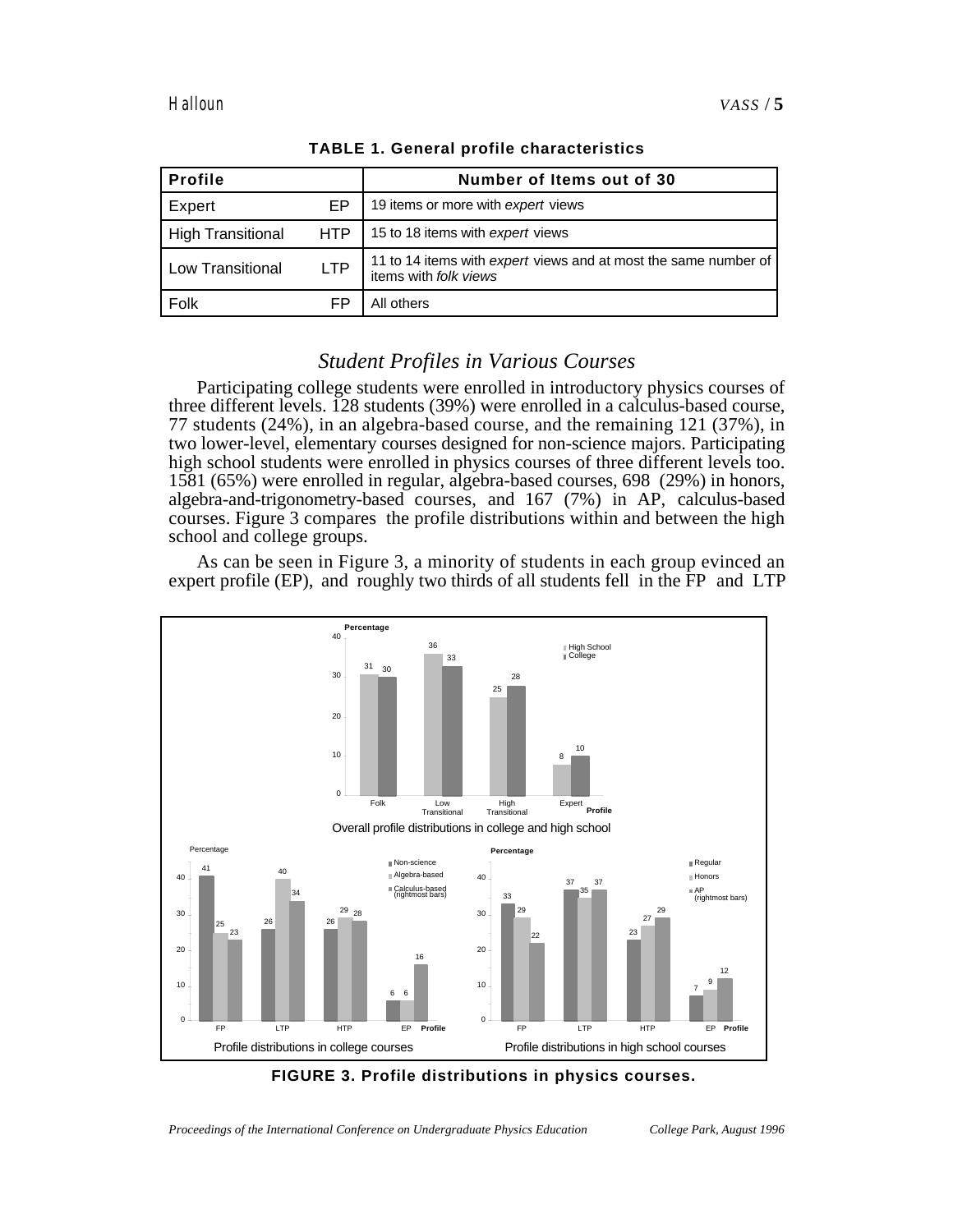groups. No overall differences existed between the high school and college groups, but there were some within-group differences. The top diagram in Figure 3 suggests that the VASS profiles of physics students may already be wellestablished by the time they enter high school, and that subsequent physics instruction may have practically no effect on these profiles. The bottom diagrams in Figure 3 suggest that students in the more advanced physics courses are a little more polarized toward expert profiles, possibly because of the particular interests of these students more than anything else.

#### **Student Views and Achievement**

Educational researchers have often speculated that students' views about knowing and learning science affect their understanding of what they are taught in science courses (5, 6). In order to test this speculation, we assessed the relation between VASS profiles on the one hand, and final grades in physics courses and gains on the revised *Force Concept Inventory* (FCI) (11) on the other hand.

Figure 4 shows the distribution of student profiles across their final grades in physics. The proportion of college students who completed their courses with a grade of A or B was about 58% in the EP group, 49% in the HTP group, 35% in the LTP group, and 25% in the FP group. The proportion of high school students who completed their courses with the same grades A and B was 83%, 73%, 65% and 58% respectively in the four profile groups. There were virtually no A-students in the FP college group and no F-students in the EP college and high school groups.

Instruments like the FCI provide indices of understanding and achievement that are by far more objective and homogeneous than course grades. Figure 5 shows the profile distribution of high school students across their FCI gains. (The FCI was not administered to participating college students). The gain factor  $g$  is defined as the ratio of the actual pretest-posttest gain to the maximum possible gain. Hake (12) had shown that the average gain factor *g* is .23 in *traditional* courses where physics is taught by lecture and demonstration, and .52 in *interactive* courses where teams of students are constantly engaged in hands-on activities. The proportion of students that achieved *low gains* on the FCI (g .23) increases gradually from about 12% in the EP group to about 46% in the FP group. The trend is reversed for *high gains* (g .52): the proportion of students decreases gradually



**FIGURE 4. Distribution of student profiles across final grades.**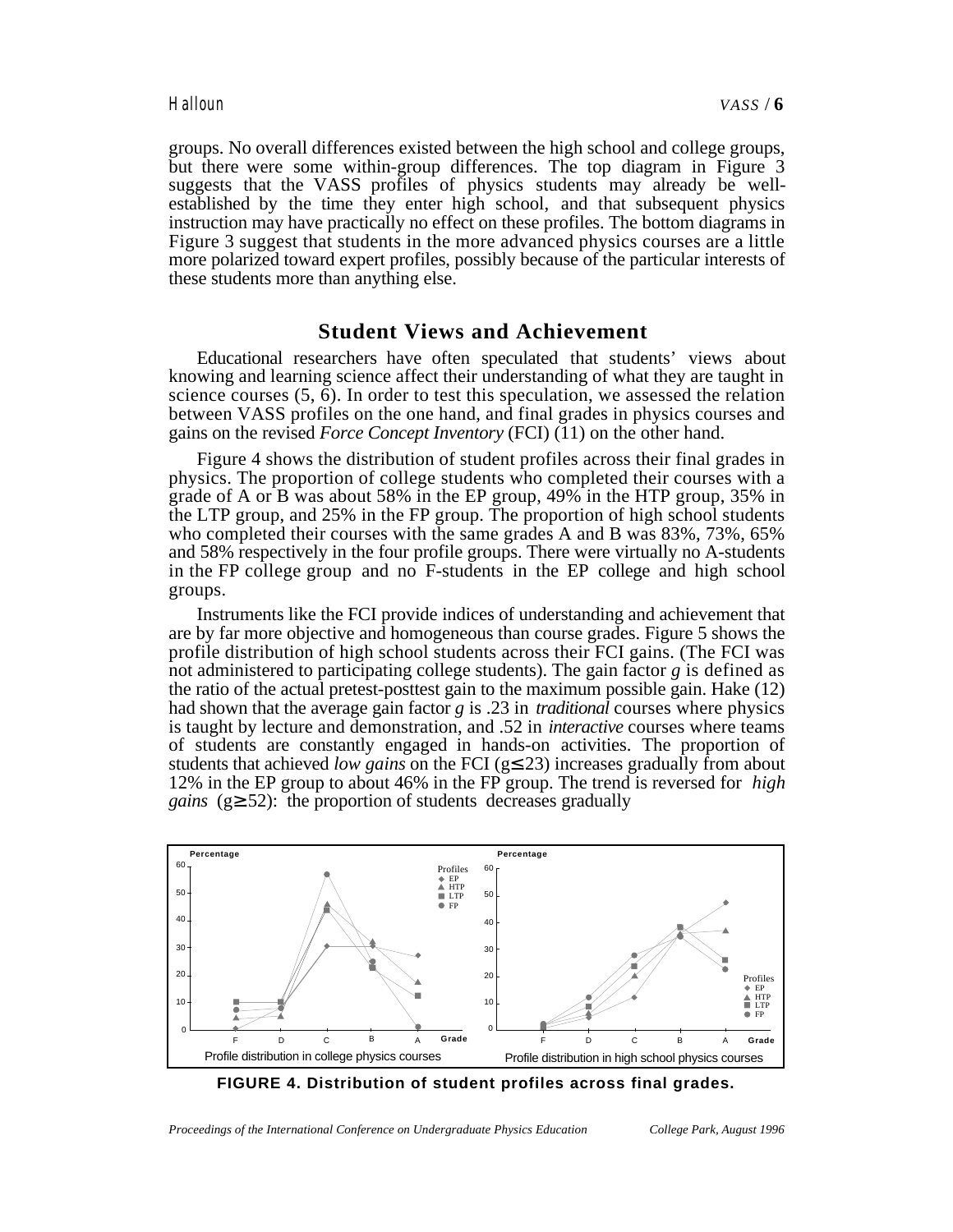

**FIGURE 5. Distribution of student profiles across FCI gains.**

from about 65% in the EP group to about 20% in the FP group. Data shown in Figure 5 pertain to students coming from traditional courses as well as interactive courses. Most of the latter follow *modeling instruction* (13). Of those with high FCI gains (g .52), only 5% of all students, and 3% of FP students came from traditional courses.

## **CONCLUSION**

VASS shows that:

- 1. College and high school students hold views about knowing and learning physics that can be classified in three types: *expert, mixed,* and *folk*. In the scientific dimensions of VASS, expert views are typical of *scientific realism*, while folk views are reminiscent of *positivism* or *naive realism*. In the cognitive dimensions, expert views characterize *critical learning*, while folk views characterize *passive learning*.
- 2. *Students do not show a consistent tendency* towards one type of view or another on all VASS items. Every student holds a mixture of folk, mixed and expert views in any VASS dimension.
- 3. Student views on the entire VASS can be grouped into four distinct profiles: *expert, high transitional, low transitional,* and *folk*.
- 4. *The profile distributions are similar in college and high school*. No more than 10% of all students exhibit an expert profile, and the remaining students are almost evenly distributed among the other three profiles.
- 5. *Student profiles correlate significantly with physics achievement.* Students with an expert profile are the most likely to have the highest achievement in their physics courses. Students with a folk profile are the most likely to have the